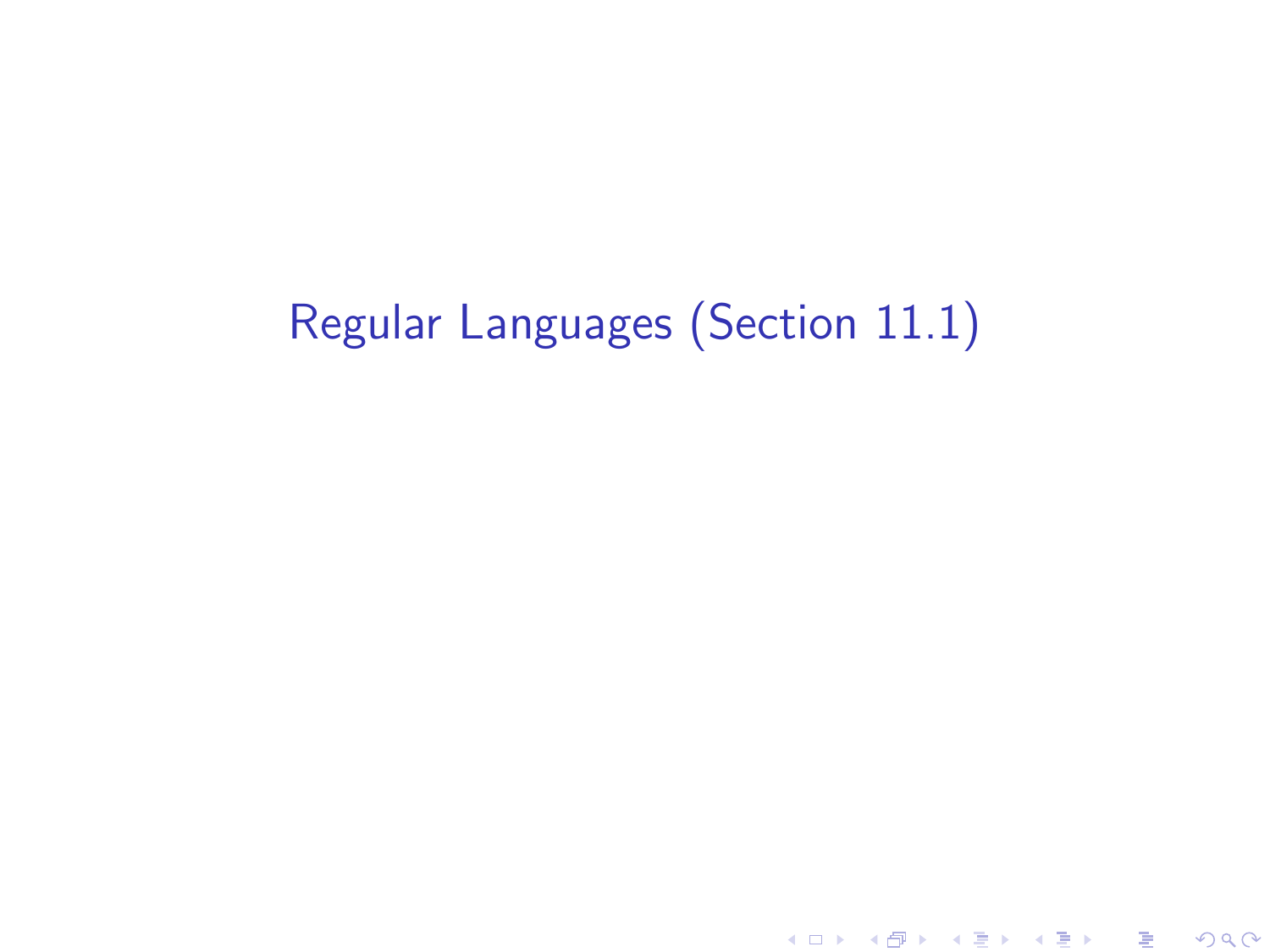## Regular Languages

- Problem: Suppose the input strings to a program must be strings over the alphabet  $\{a, b\}$  that contain exactly one substring bb. In other words, the strings must be of the form xbby, where x and y are strings over  $\{a,b\}$  that do not contain  $bb$ , x does not end in  $b$ , and  $y$  does not begin with  $b$ . Later we will see how to describe such strings formally.
- A regular language ove the alphabet  $A$  is a language constructed by the following rules:
	- $\varnothing$  and  $\{\Lambda\}$  are regular languages.
	- ${a}$  is a regular language for all  $a \in A$ .
	- If M and N are regular languages, then so are  $M \cup N$ , MN, and M<sup>∗</sup> .

**K ロ ▶ K @ ▶ K 할 X X 할 X → 할 X → 9 Q Q ^**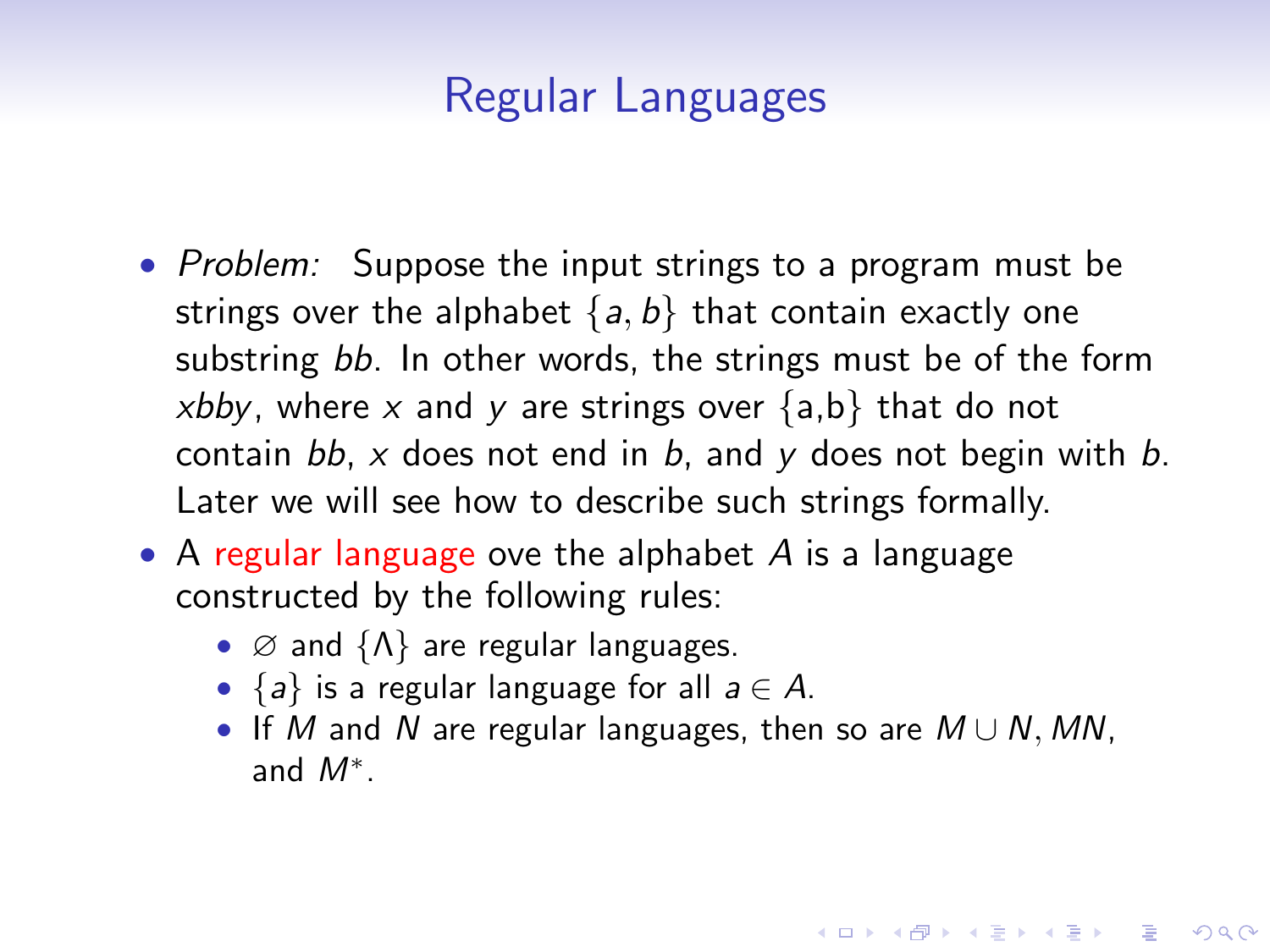### An example

*Example:* Let  $A = \{a, b\}$ . Then the following languages are a sampling of the regular languages over A:

**KORK ERKER ADE YOUR** 

•  $\varnothing$ , { $\Lambda$ }, { $a$ }, { $b$ }, { $a$ ,  $b$ }, { $ab$ }, { $a$ }<sup>\*</sup> =  $\{\Lambda, a, aa, aaa, \ldots, a^n, \ldots\}$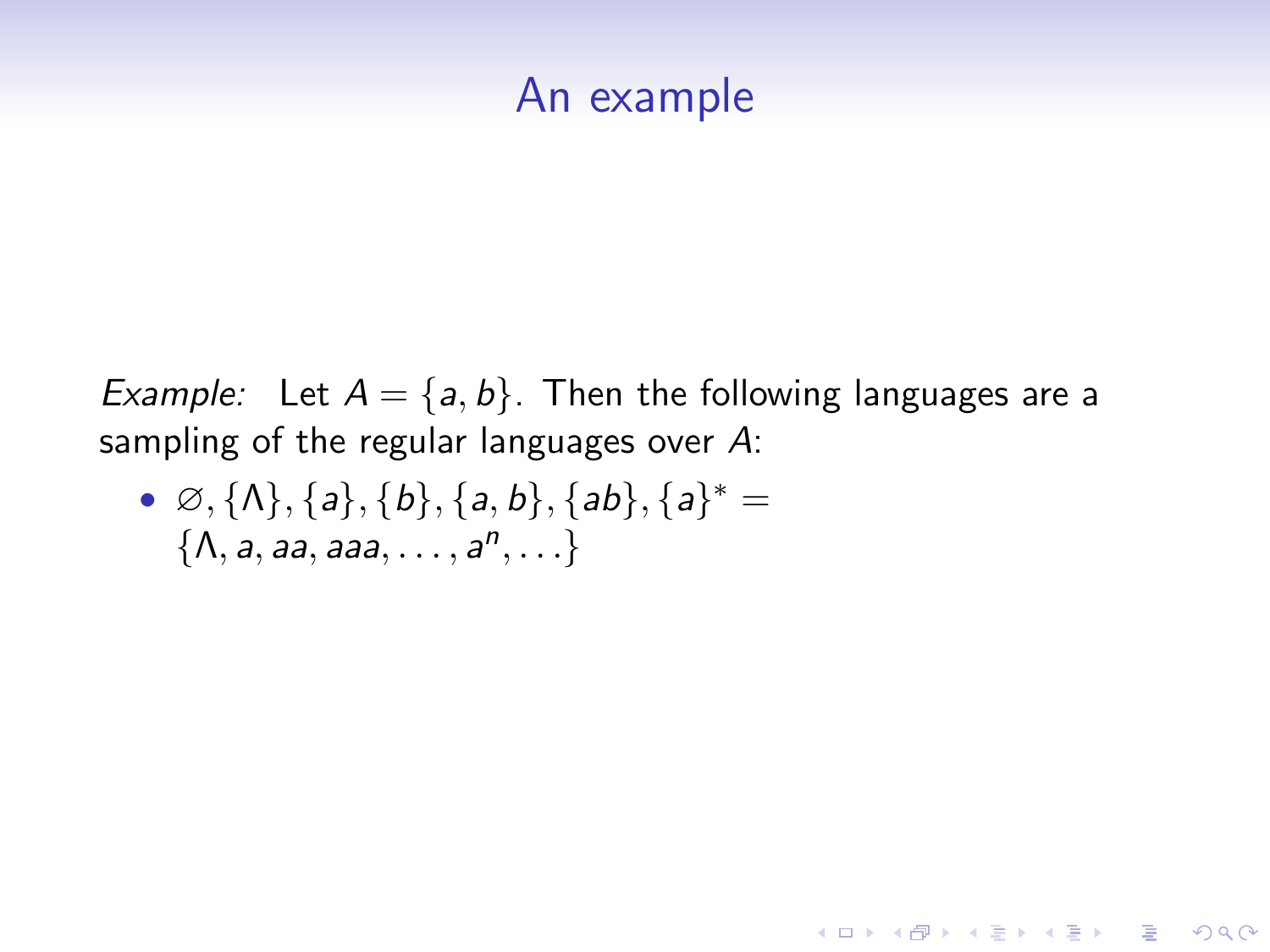### Regular expressions

- A regular expression over alphabet  $A$  is an expression constructed by the following rules:
	- $\varnothing$  and Λ are regular expressions.
	- a is a regular expression for all  $a \in A$ .
	- If  $R$  and  $S$  are regular expressions, then so are  $(R), R+S, R \cdot S$ , and  $R^*$ .

The hierarchy in the absence of parentheses is:  $*($  do it first),  $\cdot$ ,  $+$  (do it last). Juxtaposition will be used instead of  $\cdot$ .

• Example: Let  $A = \{a, b\}$ . Then the following expressions are a sampling of the regular expressions over A:

**KORKAR KERKER EL VOLO** 

•  $\varnothing$ ,  $\Lambda$ ,  $a$ ,  $b$ ,  $ab$ ,  $a + ab$ ,  $(a + b)^*$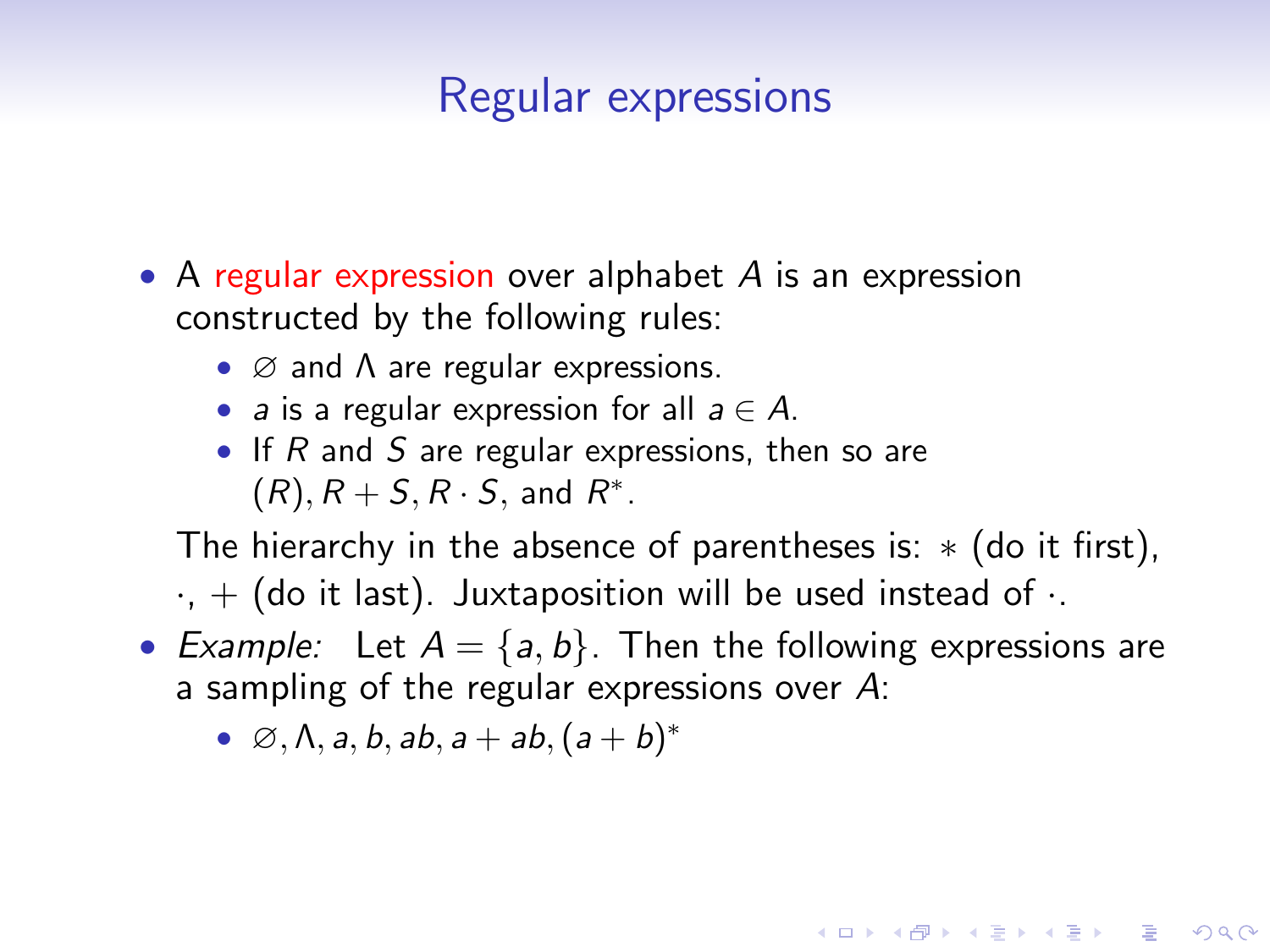### Regular expressions represent regular languages

Regular expressions represent regular languages by the following correspondence, where  $L(R)$  denotes the regular language of the expression R:

**KORK STRAIN A BAR SHOP** 

$$
\bullet\ \ L(\varnothing)=\varnothing
$$

- $L(\Lambda) = {\Lambda}$
- $L(a) = \{a\}$  for all  $a \in A$
- $L(R + S) = L(R) \cup L(S)$
- $L(RS) = L(R)L(S)$
- $L(R^*) = L(R)^*$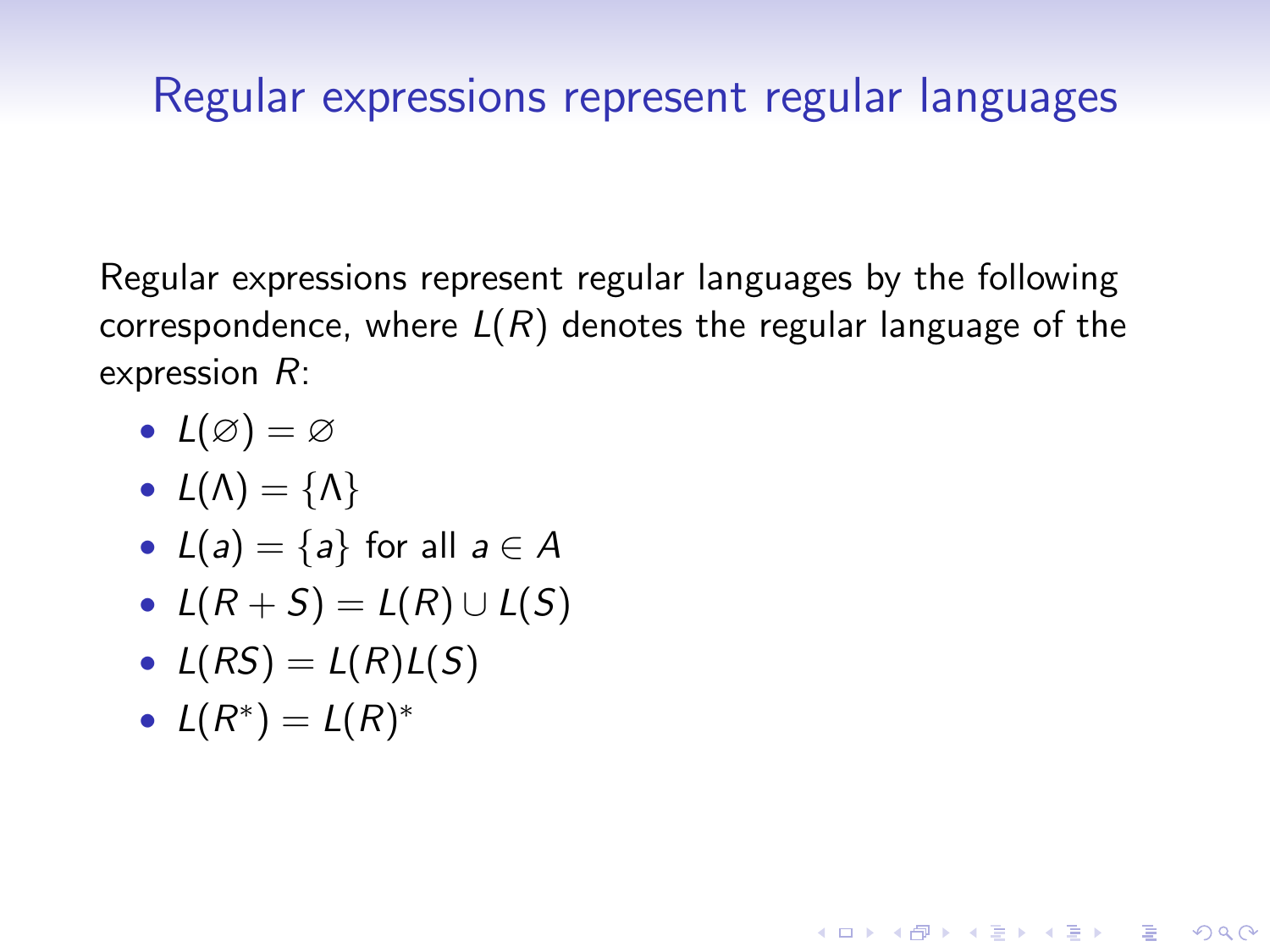### Regular expression example

Example: The regular expression  $ab + a^*$  represents the following regular language:

$$
L(ab + a^*) = L(ab) \cup L(a^*)
$$
  
= L(a)L(b) \cup L(a)^\*  
= {a}{b} \cup {a}^\*  
= {ab} \cup {A, a, aa, aaa, ..., a^n, ...}  
= {ab, A, a, aa, aaa, ..., a^n, ...}

K ロ ▶ K @ ▶ K 할 ▶ K 할 ▶ ... 할 → 9 Q @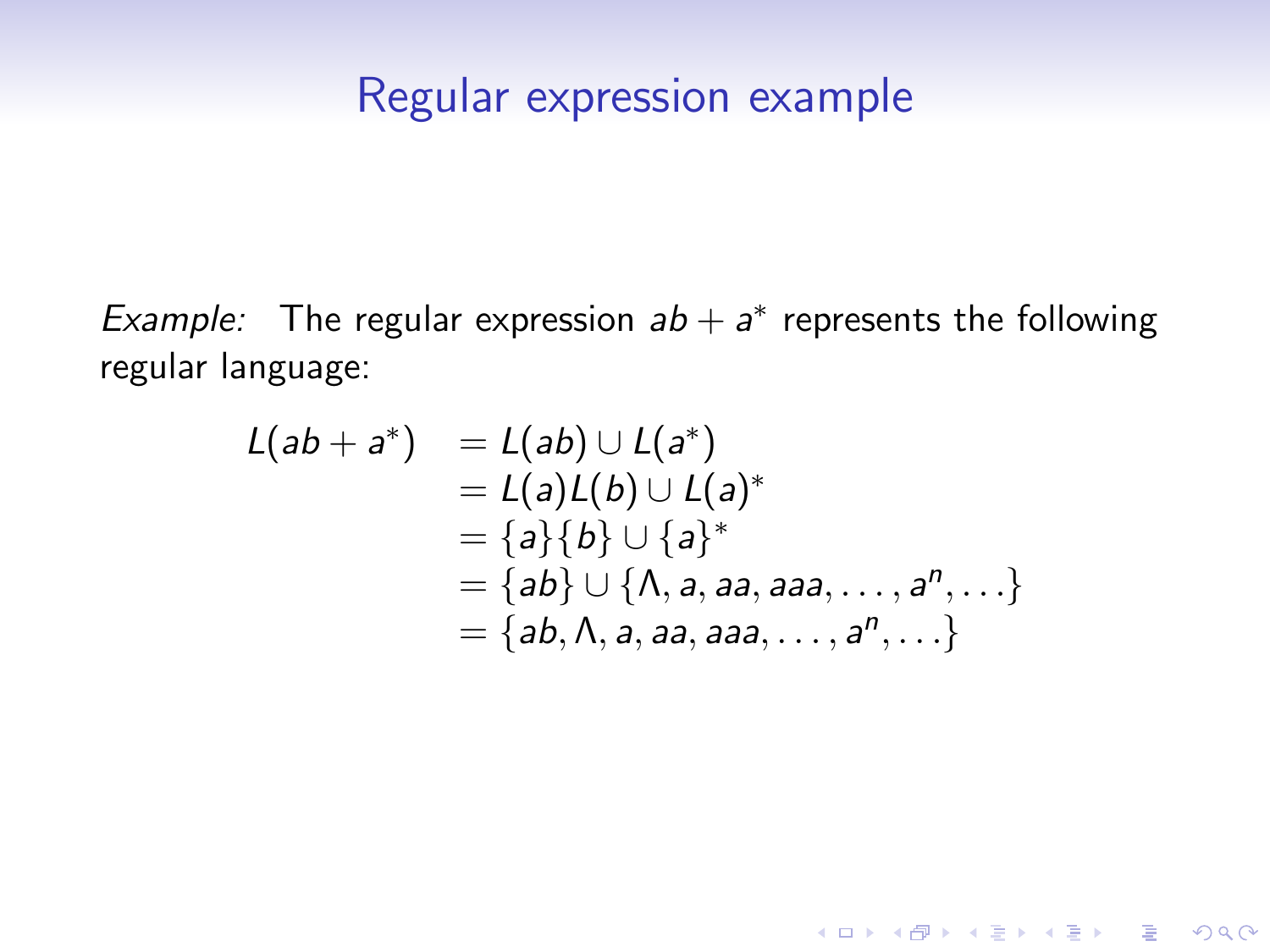### Another example

Example: The regular expression  $(a + b)^*$  represents the following regular language:

•  $L((a + b)^*) = (L(a + b))^* = {a, b}^*$ , the set of all possible strings over  $\{a, b\}$ .

**KORK ERKER ADE YOUR**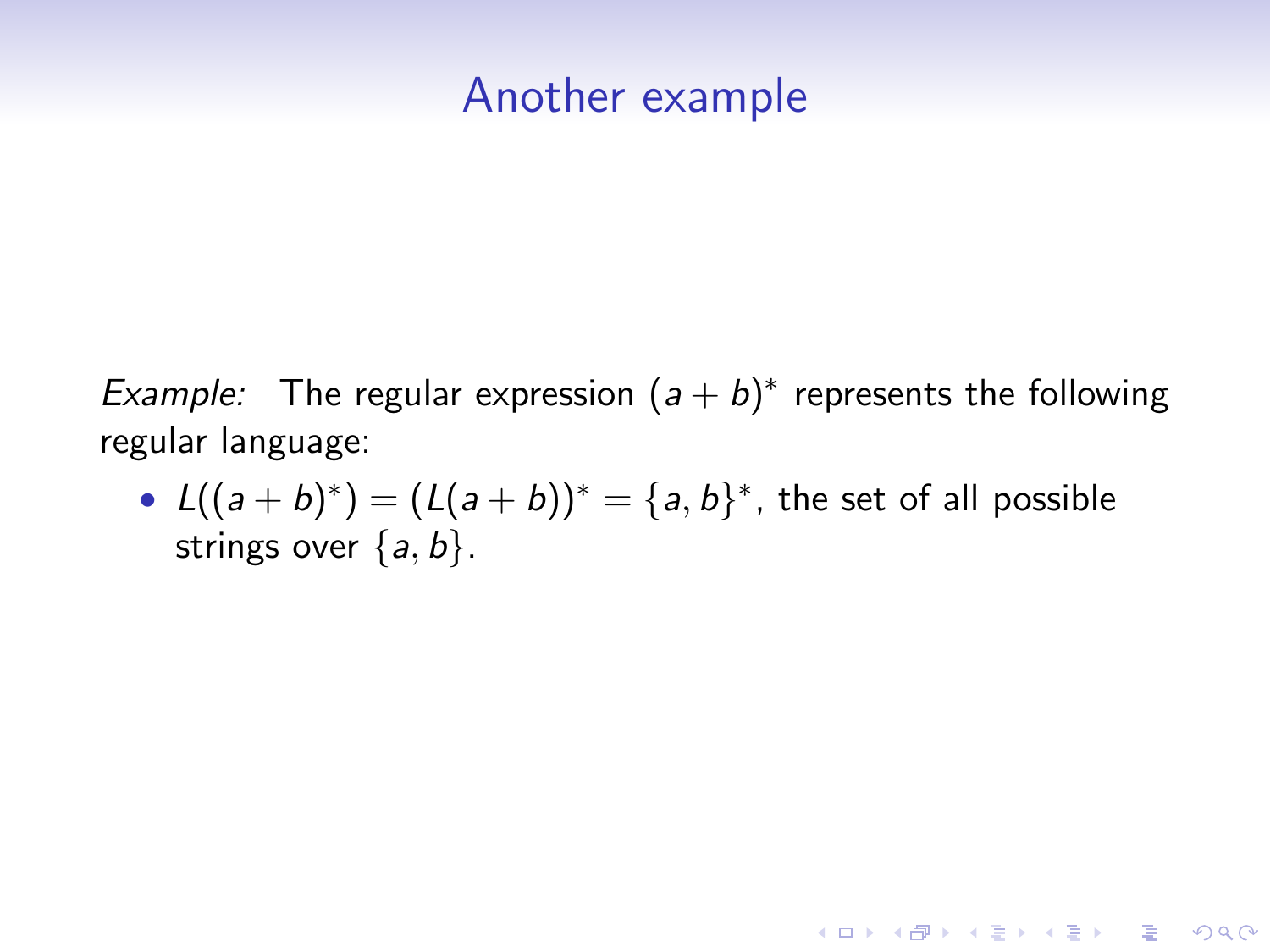# Original Problem

• Back to the problem: Suppose the input strings to a program must be strings over the alphabet  $\{a, b\}$  that contain exactly one substring bb. In other words, the strings must be of the form xbby, where x and y are strings over  $\{a, b\}$  that do not contain bb, x does not end in b, and y does not begin with b. How can we describe the set of inputs formally?

**KORKAR KERKER EL VOLO**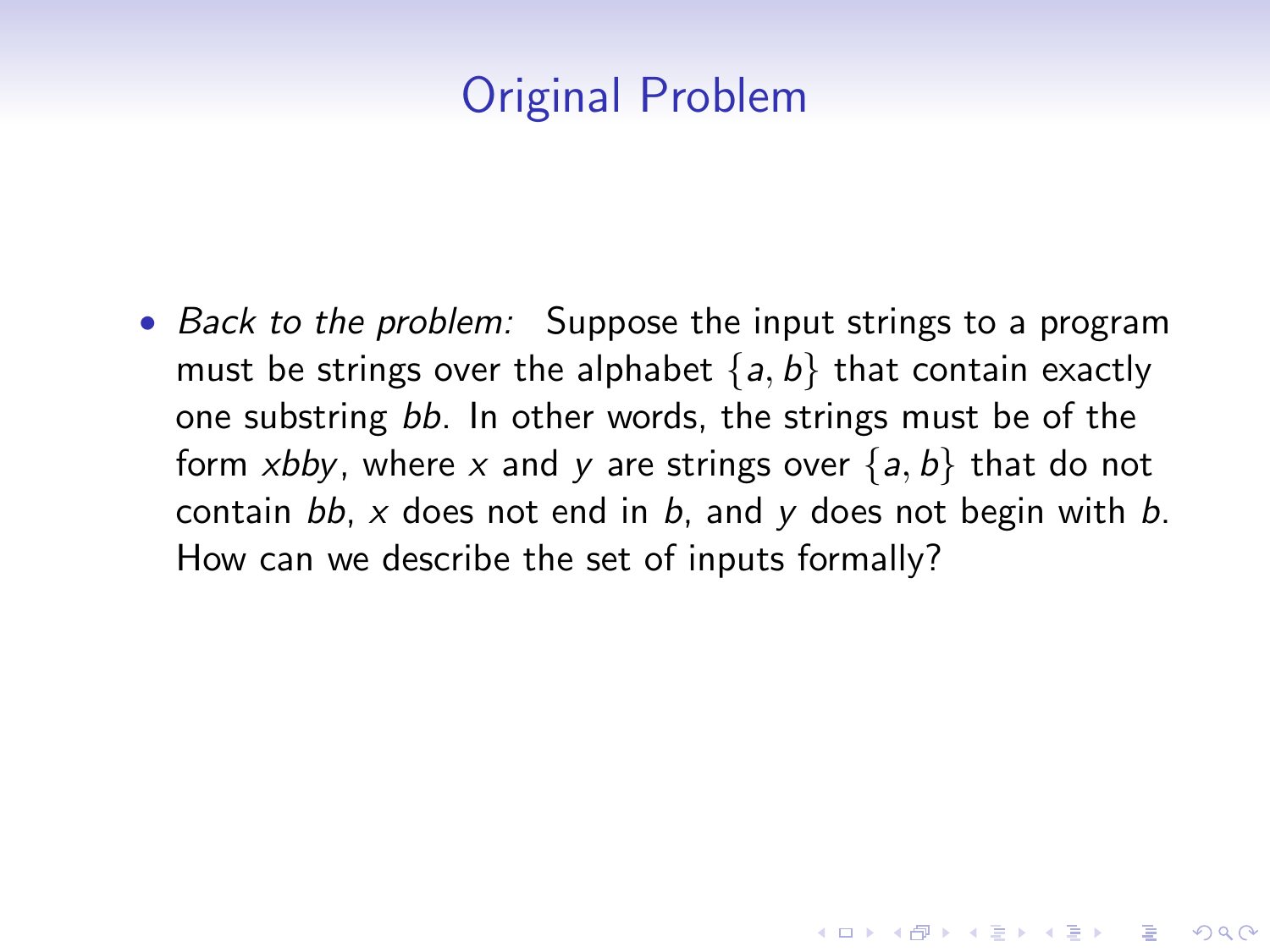# Original Problem

• Back to the problem: Suppose the input strings to a program must be strings over the alphabet  $\{a, b\}$  that contain exactly one substring bb. In other words, the strings must be of the form xbby, where x and y are strings over  $\{a, b\}$  that do not contain bb, x does not end in b, and y does not begin with b. How can we describe the set of inputs formally?

**KORKAR KERKER EL VOLO** 

• Solution: Let  $x = (a + ba)^*$  and  $y = (a + ab)^*$ .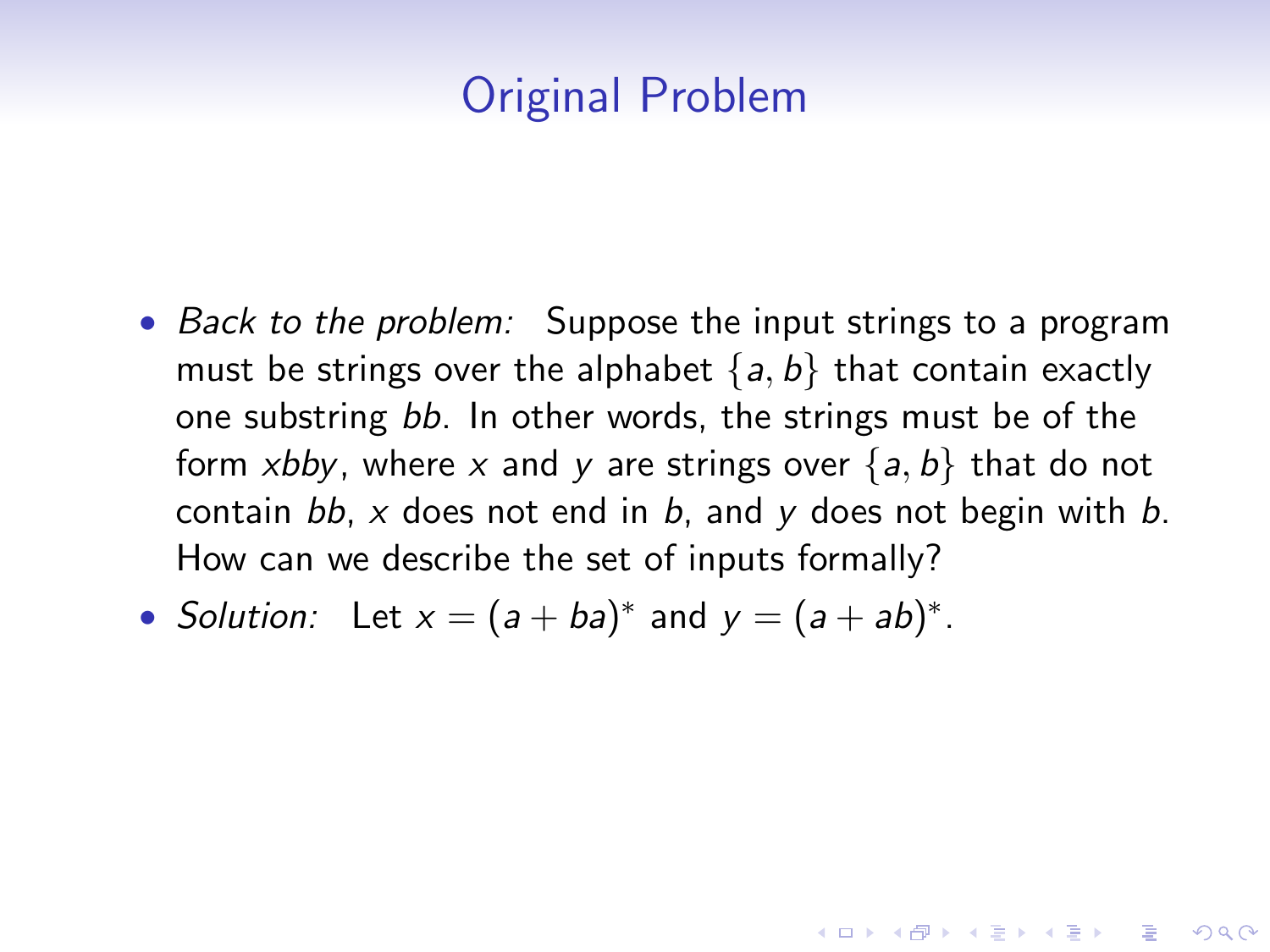# Original Problem

• Back to the problem: Suppose the input strings to a program must be strings over the alphabet  $\{a, b\}$  that contain exactly one substring bb. In other words, the strings must be of the form xbby, where x and y are strings over  $\{a, b\}$  that do not contain bb, x does not end in b, and y does not begin with b. How can we describe the set of inputs formally?

**KORKAR KERKER EL VOLO** 

- Solution: Let  $x = (a + ba)^*$  and  $y = (a + ab)^*$ .
- So the entire answer is:  $(a + ba)^*bb(a + ab)^*$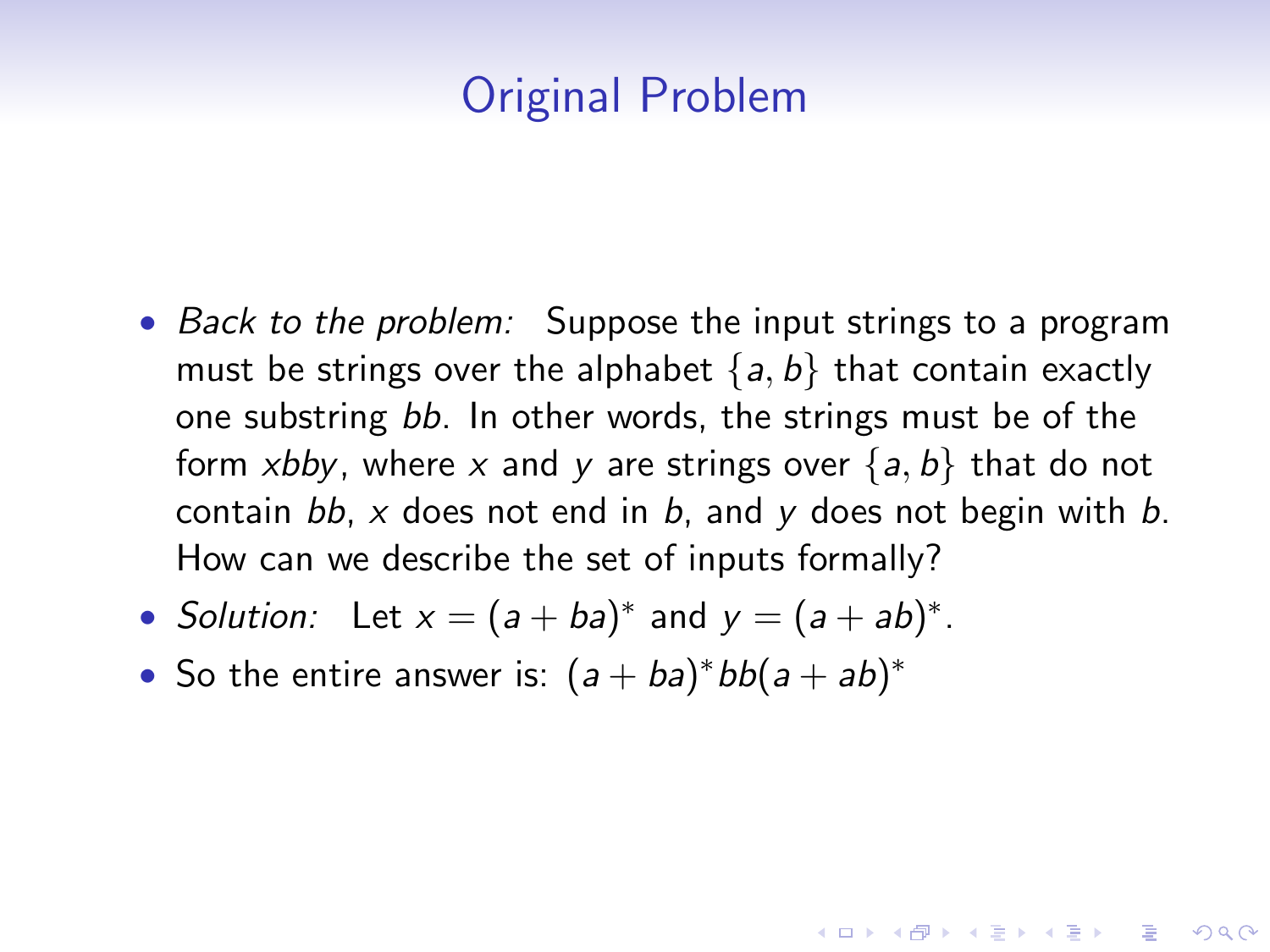### The Algebra of Regular Expressions

- Equality: Regular expressions  $R$  and  $S$  are equal, written  $R = S$ , when  $L(R) = L(S)$ .
- Examples:  $a + b = b + a$ ,  $a + a = a$ ,  $aa^* = a^*a$ ,  $ab \neq ba$
- Properties of  $+, \cdot$ , and closure:
	- + is commutative, associative,  $\varnothing$  is identity for +, and  $R + R = R$ .

**KORK ERKER ADE YOUR** 

- · is associative, Λ is identity for ·, and ∅ is zero for ·.
- $\bullet$  · distributes over  $+$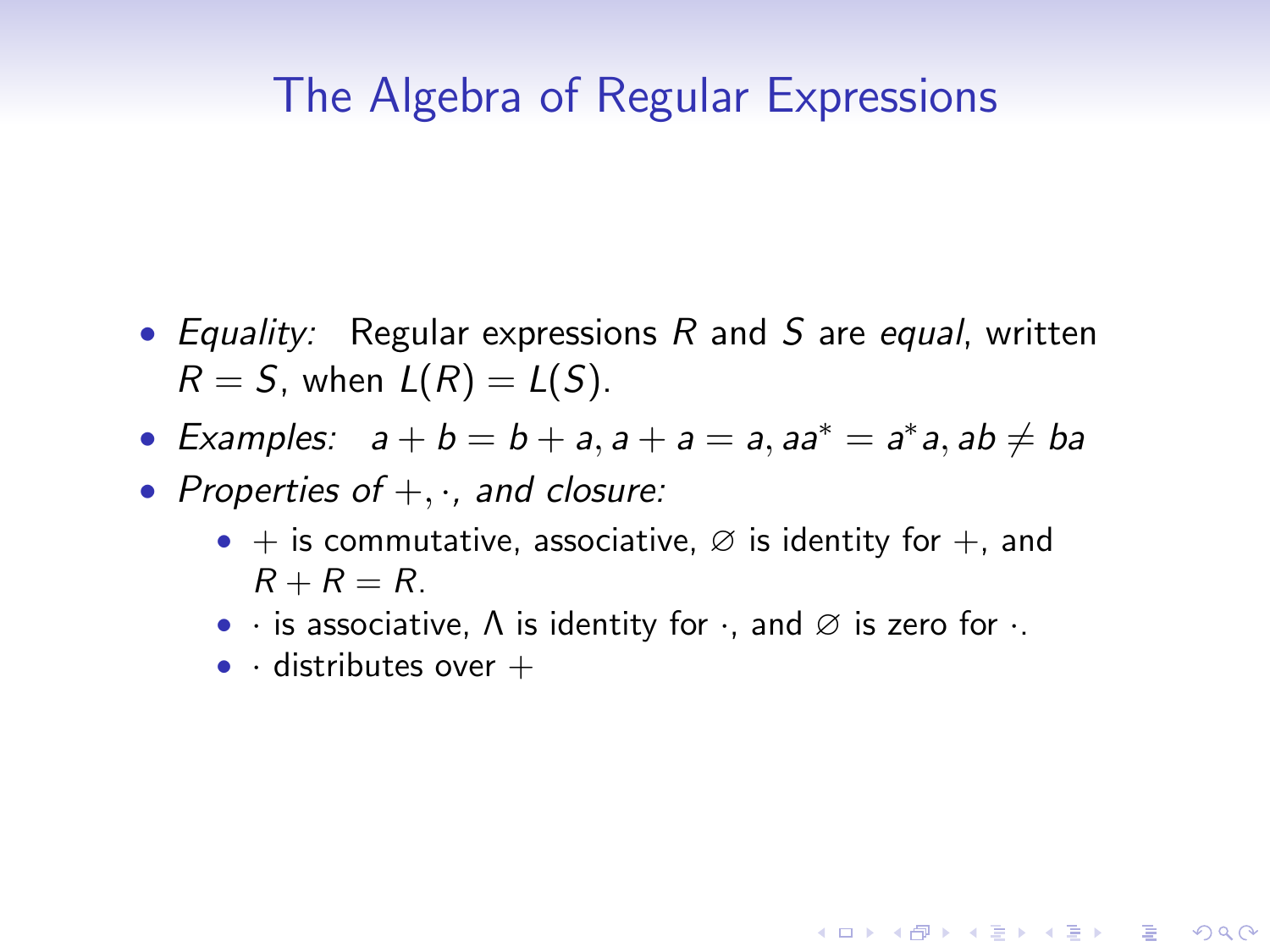# **Simplification**

Simplify the regular expression  $aa(b^* + a) + a(ab^* + aa)$ 

$$
aa(b^* + a) + a(ab^* + aa)
$$
  
=  $aa(b^* + a) + aa(b^* + a)$   $\cdot$  distributes over +  
=  $aa(b^* + a)$   $R + R = R$ .

K ロ X イロ X K ミ X K ミ X ミ X Y Q Q Q